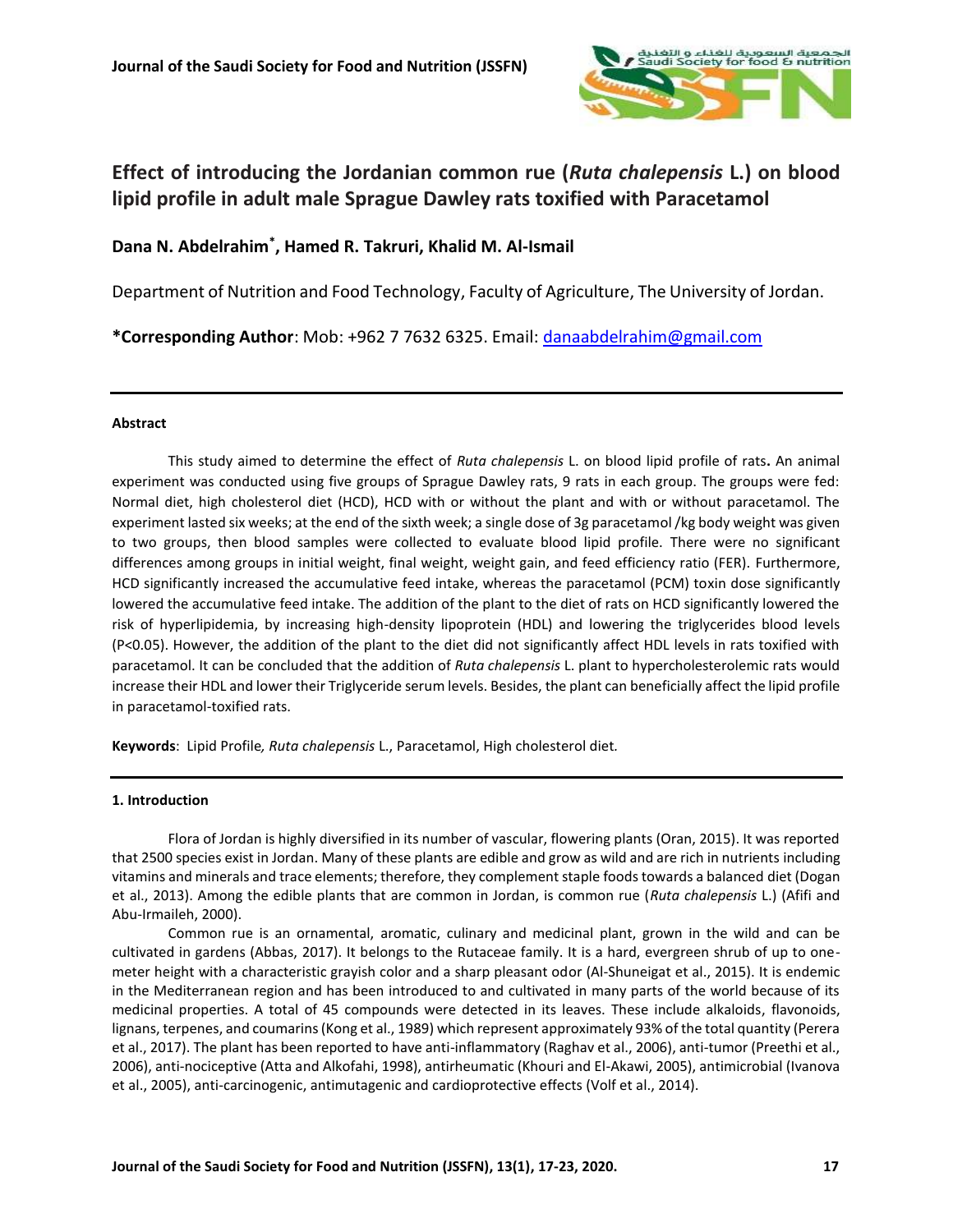Antioxidants are compounds that can delay or inhibit the oxidation of lipids or other molecules by inhibiting the initiation or propagation of oxidizing chain reactions (Volf et al., 2014). Another property that a compound should have to be considered as an antioxidant is the ability, after scavenging the radical, to form a new radical that is stable through intramolecular hydrogen bonding on further oxidation (Carocho and Ferreira, 2013).

Currently, enhancing the antioxidant capacity via medications have potential adverse effects despite its efficacy. Therefore, plant products are generally considered to be less toxic and less prone to side effects and have been receiving more and more attention in recent years (Blumberg et al., 2015). Nowadays, antioxidant agents of natural origin have attracted special interest because they can protect the human body from free radicals, due to its high content of polyphenolic compounds (Pandey and Rizvi, 2009). Accordingly, antioxidants can protect the body from reactive oxygen species (ROS) that damages cells and prevent carcinogenesis by scavenging them. They also protect people from developing many diseases (Terkmane et al., 2018).

Dyslipidemia refers to having abnormal levels of lipids and/or lipoproteins in the blood. It is characterized by an increase of low-density lipoprotein (LDL) and triglycerides (TG) concentrations in the blood, associated with a decrease in high-density lipoproteins (HDL) (Manjunath et al., 2013). Hyperlipidemia is an important risk factor for coronary artery disease and stroke (Kopin and Lowenstein, 2017). The Expert Panel of the National Cholesterol Education Program (NCEP) (2001) in their report on detection, evaluation and treatment of high blood cholesterol in adults defined hypercholesterolemia as ≥ 200 mg/dL (5.2 mmol/L), hypertriglyceridemia as ≥ 150 mg/dL (1.69 mmol/L), high LDL as  $\geq 120$  mg/dL (3.1 mmol/L) and low HDL as  $\leq 40$  mg/dL (1.04 mmol/L).

Lipid disorders seem to be common and highly prevalent in many countries of the world, including Jordan. The Jordanian Ministry of Health (MOH) (2007) reported that the prevalence of hypercholesterolemia among Jordanians aged 18 years and over was 36% and that 33.8% had a low level of HDL, 24.2% had elevated level of LDL and 48.8% had elevated TG blood levels. Khader *et al.* (2010) also assessed the prevalence of hyperlipidemia among Jordanian adults; they showed in their study that almost half of the study volunteers (48.8%) had elevated level of total cholesterol, (40.7%) had elevated LDL, (40.1%) had low HDL and (43.6%) had elevated TG concentrations. These authors reported that more than three quarters (75.7%) had at least one abnormal lipid measurement. The objective of this study was to determine the effect of *Ruta chalepensis* L. on blood lipid profile of rats toxified with paracetamol.

#### **2. Materials and methods**

#### *2.1. Plant collection, drying, and grinding*

The fresh common rue was collected from Ajloun Mountains (North Jordan) from March to April 2018 (the season of their growth). The leaves, flowers and the top 10-15 cm of the fresh stems aerial parts were used in the study. It was shade-dried at room temperature for approximately three weeks with occasional flipping. The dry plant was powdered mechanically to an average diameter of 0.4 mm using a high-efficiency food grinder (CHAORAN, 220V, 1700W, China) and sieved to remove the large particles. The powder was packed in glass containers and stored in a refrigerator at 4 C° for further investigations. Macronutrients were determined using standard proximate analysis procedures of the Official Methods of Analysis of AOAC International, 19th edition (Latimer, 2012). The determination of moisture, ash, protein, fat and fiber were performed in triplicate. Carbohydrate or the nitrogenfree extract (NFE) percent was calculated by subtracting the sum of percentages of (moisture, ash, protein, fat and fiber) from 100. Table (1) show the proximate analysis of the dry plant.

| Table (1). Proximate analysis of the dried plant |            |       |                  |       |         |       |  |
|--------------------------------------------------|------------|-------|------------------|-------|---------|-------|--|
| Plant                                            | Moisture % | Ash % | <b>Protein %</b> | Fat % | Fiber % | NFE%  |  |
| Ruta chalepensis                                 | 9.34       | 9.56  | 12.00            | 5.09  | 13.95   | 50.06 |  |

# **Table (1): Proximate analysis of the dried plant**

#### *2.2. Experimental animals*

The use of animals in this study was approved by the school of graduate studies ethical committee at The University of Jordan. Forty-five adult male rats at eight weeks of age, weighing (200 - 250 g) were obtained from the Animal Unit at Jordan University of Science and Technology (Irbid, Jordan) and transferred to the Animal Unit at the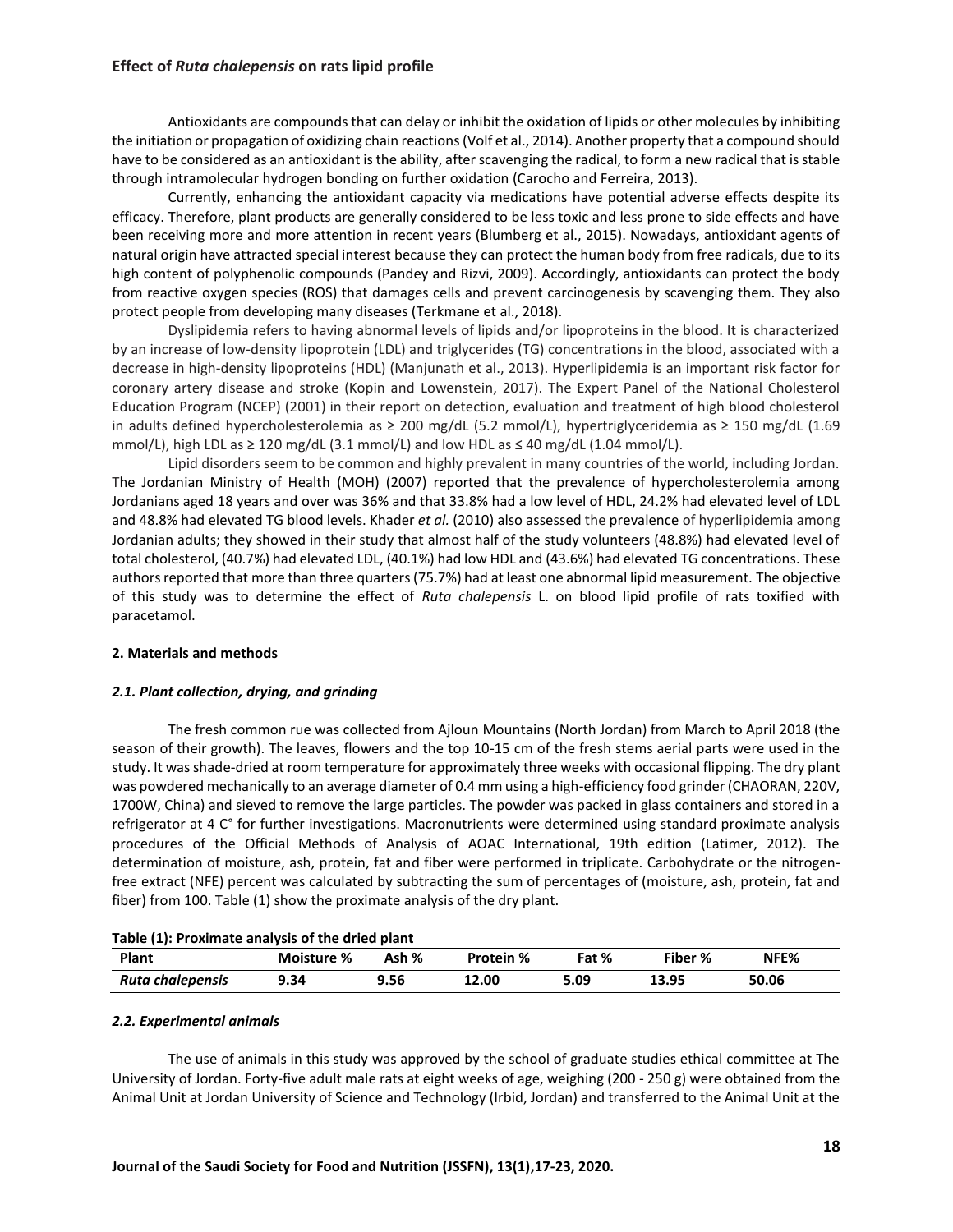Department of Nutrition and Food Technology / Faculty of Agriculture / The University of Jordan. Rats were weighed and kept for a week for acclimatization before starting the experiment. The rats were fed standard diet served in glass jars with open access to tap water *ad libitum*. Then rats were housed individually in plastic cages under controlled conditions including temperature (23± 2° C), humidity (49± 5%), and hygienic conditions in a ventilated room that is maintained at 12-hr light/dark cycle. After acclimatization, rats were weighed and randomized into five groups, nine rats each, according to their initial body weight. The groups regarding dietary treatment were:

Group 1: Normal Diet Group 2: High cholesterol diet (HCD)

Group 3: High cholesterol diet (HCD) with 2.5% plant

Group 4: High cholesterol diet (HCD) that received paracetamol dose without plant

Group 5: High cholesterol diet (HCD) that received paracetamol dose with 2.5% plant

Three types of experimental diet mixtures were prepared according to the guidelines of the American Institute of Nutrition 1993 for adult animals (AIN-93M) recommended by Reeves, (1997). The HCD was prepared by adding 10 mg cholesterol per one kg diet. The synthetic antioxidant tertiary butylhydroquinone (TBHQ) was added to prevent the oxidation of the highly polyunsaturated fatty acids in foods (10 mg for each 10 g fat). The amount of corn starch, egg white and soybean oil in the AIN-93M diet were modified based on the proximate analysis of the plant sample to establish approximately an isocaloric diet. A modification was done by using egg white as a source of protein instead of casein. Therefore, biotin premix was added (10g/kg Diet) (Reeves, 1997).

Also, feed intake was determined by weighing feed jars and estimating the amount of spilled feed once a week. Feed Efficiency Ratio (FER) was calculated to assess the utilization of feed consumed according to the following equation: (FER= Body weight gain (g) / Weight of feed eaten).

## *2.3. Preparation of paracetamol suspension and inducing liver toxicity*

In this experiment, paracetamol (PCM) was used in a concentration of 3 g/ kg body weight (Janakat and Al-Amour, 2014; Shaban et al., 2015). A single dose of PCM in syrup suspension was given to all rats in groups 4 and 5 only. The rats in those two groups were weighed on the same day of the toxification process to calculate the accurate dose needed. The dose was introduced to the rats via oral gavage needle before 48 hours of dissection.

#### *2.4. Animal dissection and blood samples collection*

After six weeks of the experiment, the rats were fasted overnight. In the morning, rats were anesthetized by chloroform, and blood samples were collected from the right ventricle of the heart by a medical syringe and transferred into plain tubes with gel. The blood samples were left for 30 minutes to clot. After clotting, blood samples were centrifuged at 3500 rpm for 10 minutes (HERMLE Z200A, LaborTechnik, Wehingen, Germany). Finally, each serum sample was separated into three Eppendorf tubes and preserved at -18˚C until analyzed.

#### *2.5. Blood lipid profile assay*

The analyses of serum lipids were done in private Medical Laboratory (Amman, Jordan). An automated clinical analyzer (ARCHITECT plus, Serial number: i1SR56522, Abbott, Germany) was used for the analysis. The analyzer was calibrated before performing the analyses tests; calibration of the analyzer for triglyceride (TG), total cholesterol (TC), Low-density lipoprotein (LDL) and High-density lipoprotein (HDL) was done according to the manufacturer's instructions.

#### **Statistical Analysis**

Statistical analysis of the data was performed using the Statistical Package for Social Science (SPSS) software version 24. Data were expressed as mean± standard error of the mean (SEM) and the levels of significance were at (P<0.05). Analysis of variance (ANOVA) followed by the Least Significance Difference (LSD) test was used to determine any significant differences among the variable means of the study groups.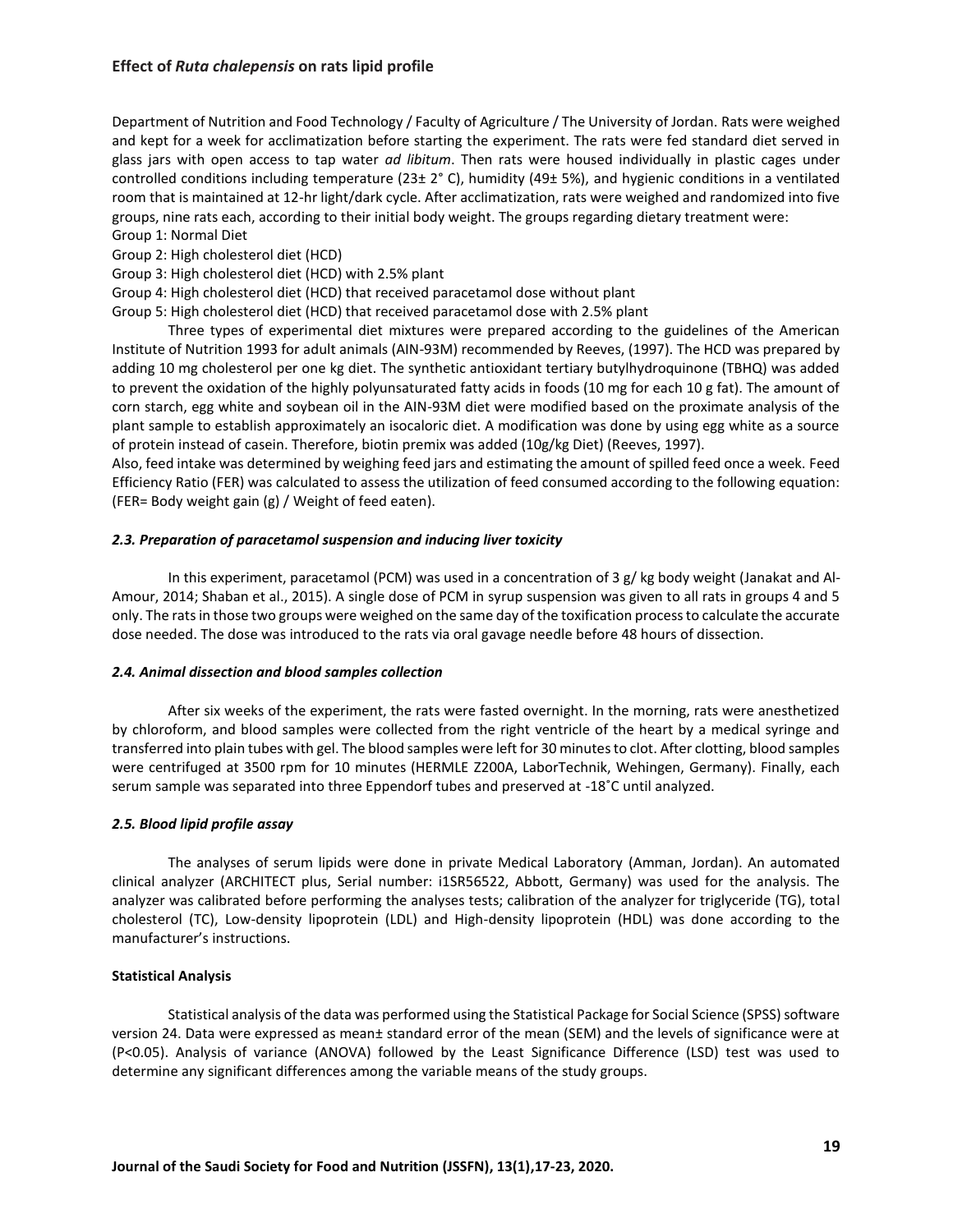#### **3. Results**

#### *3.1. Initial and final body weights, body weight gain, accumulative feed intake and feed efficiency ratio (FER)*

Table (2) shows the mean and the standard error of the mean for initial and final body weight (g), total weight gain  $(g)$ , accumulative feed Intake  $(g)$  and feed efficiency ratio for the studied groups. It is clear from the table that the values of initial and final body weight among the different experimental groups were close to each other with no significant differences (*P>0.05*). Total body weight gain values were also not significantly different among experimental groups (*P>0.05*). Regarding accumulative feed intake, there was a significant difference between group 1 and groups 2 and 3. Furthermore, the feed efficiency ratio (FER) (g/100g feed intake) values were not significantly different among different groups (*P>0.05*).

| <b>Group Description</b> <sup>1</sup> | <b>Initial Weight</b><br>$(g)^2$ | Final<br>Weight (g)           | <b>Total Weight</b><br>Gain (g) | Accumulative<br>Feed Intake (g) | Feed<br><b>Efficiency</b><br>Ratio <sup>3</sup> |
|---------------------------------------|----------------------------------|-------------------------------|---------------------------------|---------------------------------|-------------------------------------------------|
| 1. Normal AIN Diet                    | $189.7 \pm 7.2$ <sup>a</sup>     | $304.2 \pm 10.9$ <sup>a</sup> | $114.5 \pm 7.3$ <sup>a</sup>    | 675.2 ± 6.8 $a$                 | $16.4 \pm 0.8$ <sup>a</sup>                     |
| 2. HCD w/o plant w/o PCM              | $191.3 \pm 6.5^{\circ}$          | $311.6 \pm 7.6^{\circ}$       | $120.3 \pm 7.4$ <sup>a</sup>    | $773.9 \pm 17.3$ <sup>b</sup>   | $15.5 \pm 0.7$ <sup>a</sup>                     |
| 3. HCD w plant w/o PCM                | $191.7 \pm 6.5^{\text{a}}$       | 313.7 ± 9.2 $a$               | $121.9 \pm 5.2$ <sup>a</sup>    | 792.7 ± 17.2 $b$                | $15.4 \pm 0.5$ <sup>a</sup>                     |
| 4. HCD w/o plant w PCM                | $192.0 \pm 6.7$ <sup>a</sup>     | $300.3 \pm 12.2$ <sup>a</sup> | $108.3 \pm 8.9$ <sup>a</sup>    | 753.8 ± 31.4 ab                 | $14.4 \pm 1.0$ <sup>a</sup>                     |
| 5. HCD w plant w PCM                  | $192.5 \pm 6.7^{\circ}$          | $294.3 \pm 9.5^{\circ}$       | $101.8 \pm 6.51$ <sup>a</sup>   | 742.3 ± 25.1 ab                 | $13.7 \pm 0.8$ <sup>a</sup>                     |

**Table (2): Initial and final body weight, body weight gain, accumulative feed intake, and feed efficiency ratio**

<sup>1</sup>HCD: High cholesterol diet, w: with, w/o: without, PCM: Paracetamol

<sup>2</sup> values are expressed as Mean ±SEM. Values with different superscription within the same column are significantly different at *P <0.05.* Different letters in the column indicate a significant difference.

<sup>3</sup> Feed efficiency ratio = body weight gain (g)/ 100 g feed intake

#### *3.2. Serum lipid profile assay*

Table (3) shows the means of serum levels of lipids and fasting glucose values in (mg/dl) for rats fed the different experimental diets for six weeks. The cholesterol level in group 4 (HCD without plant but with PCM) (147.3 ± 19.4 mg/dl) was significantly higher (*P <0.05*) than those of groups 1, 3 and 5 (67.6 ± 2.5, 102.6 ± 6.3 and 112.3 ± 7.1 mg/dl; respectively), but it was not significantly different from group 2 (HCD) (130.5 ± 5.2 mg/dl). The addition of the plant in both group 3 (102.6  $\pm$  6.3 mg/dl) and group 5 (112.3  $\pm$  7.1 mg/dl) decreased the cholesterol levels significantly (*P <0.05*) as compared with group 4, and increased cholesterol levels significantly (*P <0.05*) in comparison with group 1 (67.6  $\pm$  2.5 mg/dl). While the cholesterol levels for both groups 4 and 5 were not significantly different (*P>0.05*) from each other. Also, the blood cholesterol levels in group 2 (the high cholesterol group) (130.5 ± 5.2 mg/dl) were only significantly (*P <0.05*) different from group 1. Finally, group 1 (Control group) had a significantly (*P <0.05*) lower value of cholesterol (67.6 ± 2.5 mg/dl) as compared with the other groups.

Regarding the triglycerides levels (TG), the addition of the plant to rats given PCM in group 5 significantly (*P <0.05*) decreased the TG levels (183.6 ± 3.7 mg/dl) as compared with group 4 (183.6 ± 3.7 mg/dl). The TG levels in the negative control group (group 1) (83.7  $\pm$  3.9 mg/dl) and the positive control group (group 2) (88.4  $\pm$  7.8 mg/dl) were significantly lower ( $P < 0.05$ ) than those for the other groups, but with no significant difference between them (*P>0.05*). The addition of PCM to both group 3 and group 5 resulted in significantly (*P <0.05*) higher levels of TG  $((120.0 \pm 8.3 \text{ mg/d})$  and  $124.2 \pm 14.6 \text{ mg/d})$  respectively) in comparison with those for groups 1 and 2 (83.7  $\pm$  3.9 and 88.4 ± 7.8 respectively), and significantly lower than those in group 4 (183.6 ± 3.7 mg/dl), but with no significant differences between them (*P>0.05*).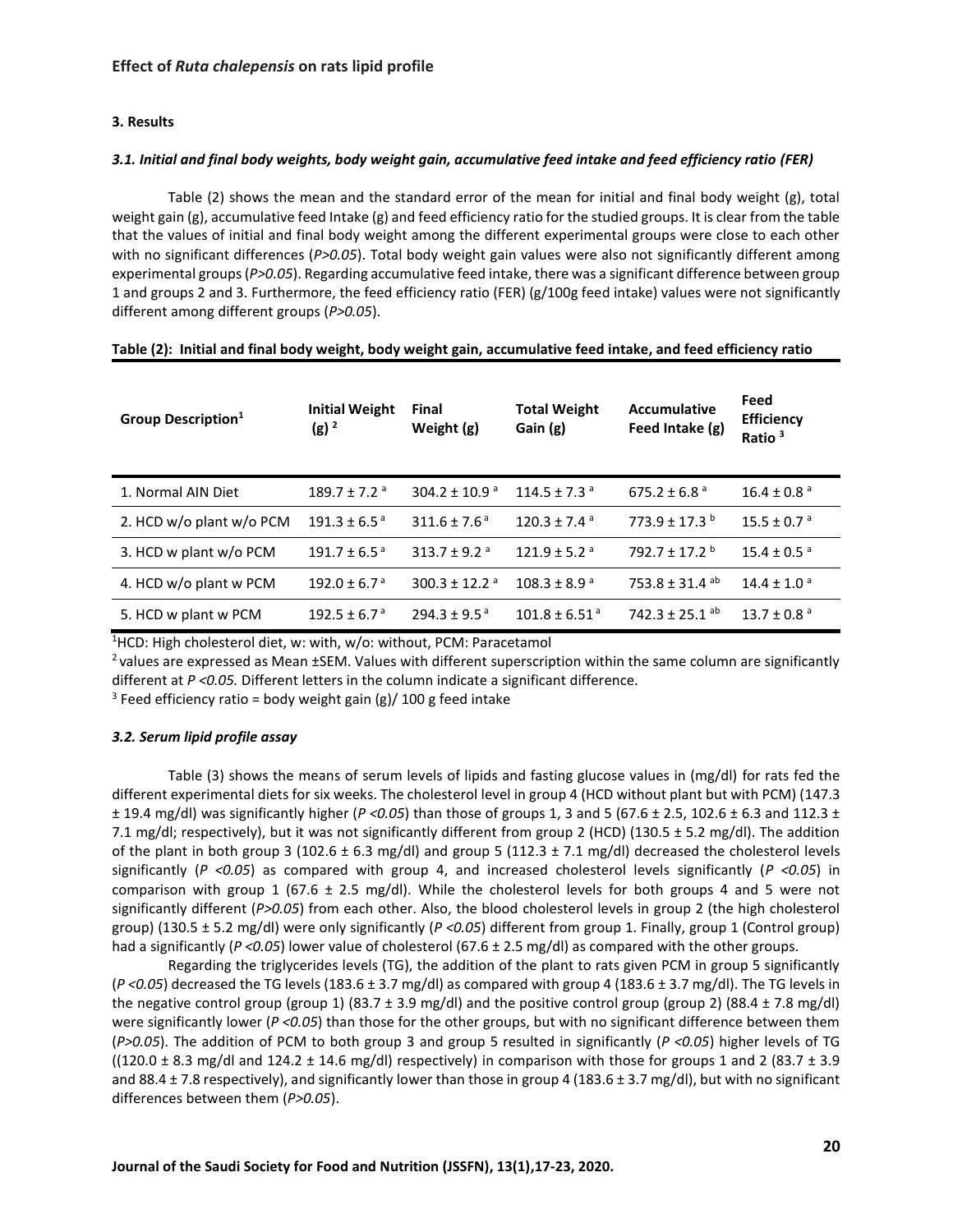Low-density Lipoprotein (LDL) value for group 4 to which PCM was added with no addition of the plant (160.5 ± 32.1 mg/dl) was significantly (*P <0.05*) higher than those of all other groups. Ingestion of the plant as an addition to the HCD in group 3 lowered the LDL value (47.8  $\pm$  3.0 mg/dl) to become with no significant difference from the negative control group (27.1 ± 1.9 mg/dl), but the negative control group had significantly (*P <0.05*) lower LDL than those of groups 2, 4 and 5.

Moreover, regarding HDL concentrations, the groups that had the addition of PCM (Group 4 and group 5 (5.3 ± 0.2 and 6.1 ± 0.9 mg/dl, respectively) had significantly *P <0.05*) lower HDL values (than groups 1 (negative control group; 22.8  $\pm$  1.1 mg/dl), group 2 (HCD) (18.2  $\pm$  1.2 mg/dl) and group 3 (HCD with plant without PCM) (25.4 ± 0.9 mg/dl); but there was no significant difference (*P>0.05*) between group 4 and group 5 (to which PCM was added).

|                                | <b>Blood Lipid Profile 2</b>   |                             |                               |                             |  |  |
|--------------------------------|--------------------------------|-----------------------------|-------------------------------|-----------------------------|--|--|
| Group Description <sup>1</sup> | <b>Cholesterol</b>             | TG                          | LDL                           | <b>HDL</b>                  |  |  |
| 1. Normal AIN Diet             | $67.6 \pm 2.5$ <sup>a</sup>    | $83.7 \pm 3.9$ <sup>a</sup> | $27.1 \pm 1.9^{\circ}$        | $22.8 \pm 1.1$ <sup>c</sup> |  |  |
| 2. HCD w/o plant w/o PCM       | $130.5 \pm 5.2$ <sup>bcd</sup> | $88.4 \pm 7.8^{\circ}$      | $84.5 \pm 4.2^{\circ}$        | $18.2 \pm 1.2^{\mathrm{b}}$ |  |  |
| 3. HCD w plant w/o PCM         | $102.6 \pm 6.3^{\circ}$        | $120.0 \pm 8.3^{\circ}$     | $47.8 \pm 3.0$ <sup>ab</sup>  | $25.4 \pm 0.9$ <sup>d</sup> |  |  |
| 4. HCD w/o plant w PCM         | $147.3 \pm 19.4$ <sup>d</sup>  | $183.6 \pm 3.7^{\circ}$     | $160.5 \pm 32.1$ <sup>c</sup> | $5.3 \pm 0.2$ <sup>a</sup>  |  |  |
| 5. HCD w plant w PCM           | $112.3 \pm 7.1$ bc             | $124.2 \pm 14.6^{\circ}$    | $89.6 \pm 7.2^{\text{b}}$     | $6.1 \pm 0.9^{\circ}$       |  |  |

<sup>1</sup> AIN: American Institute of Nutrition, HCD: high cholesterol diet, PCM: Paracetamol, TG: triglyceride, HDL: High-Density Lipoprotein, LDL: Low-Density Lipoprotein.

<sup>2</sup> values are expressed as Mean  $\pm$  SEM. Values with different superscripts within the same column are significantly different at *P <0.05.* Different letters in columns indicate a significant difference.

#### **4. Discussion**

Dietary fat and type of fat can affect health. Lipid oxidation occurs during the food processing, heat treatment of raw materials and storage of cooked and raw foods (Kacem et al., 2015). Antioxidants can delay or inhibit the oxidation of lipids or other molecules (Volf et al., 2014). The utilization of synthetic antioxidants is progressively restricted in the food industry because of their potential carcinogenicity (Volf et al., 2014).

Plants such as *Ruta chalepensis* L. are considered a valuable source of bioactive components such as natural antioxidants which possess defense mechanism against reactive oxygen species (ROS) (Ouerghemmi et al., 2017; Romojaro et al., 2013). Polyphenols constitute the main bioactive phytochemicals that have been proven effective in the prevention of certain chronic diseases such as coronary heart diseases, cancers, and diabetes because of their free radical-scavenging activities (Lamien-Meda et al., 2008).

#### *4.1. Accumulative feed Intake, feed efficiency ratio (FER), absolute and relative liver weight*

Accumulative feed intake, as shown in table (2), could be an indicator of the acceptability and palatability of feed. According to the results of this study, accumulative feed intake of high cholesterol diet groups was significantly higher than that of the normal diet group, but not significantly higher than that of HCD groups with PCM dose. The lack of impact of PCM on feed intake may be attributed to the fact that the toxification period is too short to show a significant difference in accumulative feed intake. It was reported by other researchers (Moraes et al., 2012; An et al., 2011) that accumulative feed intake of the group that received a standard normal diet was significantly higher than that of the group which received HCD. This result was not observed in this research. Regarding FER, there were no significant differences among experimental groups in the present study. This result may be attributed to many reasons; diets of all of the groups had the same caloric density and the filling effect of the plant fibers. Also, the consumption of foods containing certain polyphenols or their corresponding supplements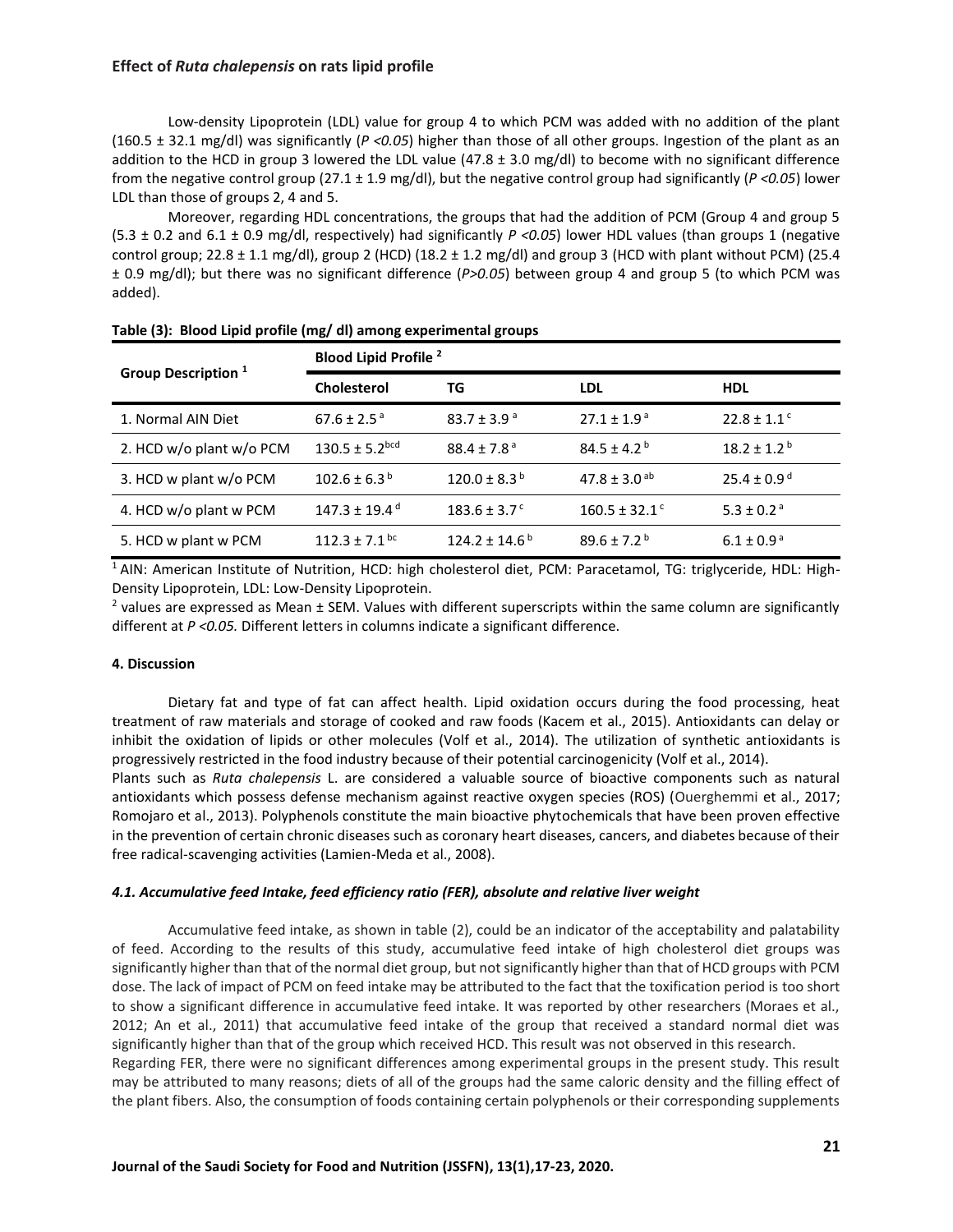changes lipid and energy metabolism and may facilitate weight loss and prevent weight gain (Meydani and Hasan, 2010).

#### *4.2. Blood lipid profile assay*

From this study, we can observe from table (3) that there was an increase in HDL and a decrease in TG and LDL in rats fed the plant. This effect on blood lipid profile may be explained by the ability of plant fibers to reduce the cholesterol absorption, increase the clearance of TG and LDL and increase the release of HDL. This finding agrees with the results of Makni *et al*. (2008) who found a significant inverse relationship between lipid parameters and the fiber content. Makni *et al*. (2008) also found that rats fed a rich-cholesterol diet had an increase in plasma TG, TC and LDL levels, with decreased circulating HDL, thus providing a model for dietary hyperlipidemia. This result was consistent with those of the present study.

#### **5. Conclusion**

Based on this study, it can be concluded that *Ruta chalepensis* L. plant would increase the HDL and lower the triglyceride serum levels when added to the high-cholesterol diet in the rat model. Besides, the plant may beneficially affect the lipid profile in paracetamol-toxified rats, since it lowered LDL, TG and TC serum levels when added to their high cholesterol diet.

#### **6. Future recommendations**

We look forward to trying several plant concentrations and comparing the effect of different plant parts. It is also intended to study the effect of other plants on preventing paracetamol toxified liver.

#### **Acknowledgements**

The authors thank the Deanship of Scientific Research for their financial support.

#### **References**

- Abbas M. (2017) Is the use of plants in Jordanian folk medicine for the treatment of male sexual dysfunction scientifically based? Review of in vitro and in vivo human and animal studies. *Andrologia* 49: e12619.
- Afifi F and Abu-Irmaileh B. (2000) Herbal medicine in Jordan with special emphasis on less commonly used medicinal herbs. *Journal of Ethnopharmacology* 72: 101-110.
- Al-Shuneigat JM, Al-Tarawneh IN, Al-Qudah MA, Al-Sarayreh SA, Al-Saraireh YM and Alsharafa KY. (2015) The chemical composition and the antibacterial properties of Ruta graveolens L. essential oil grown in Northern Jordan. *Jordan Journal of Biological Sciences* 147: 1-5.
- An HM, Park SY, Lee DK, Kim JR, Cha MK, Lee SW, Lim HT, et al. (2011) Antiobesity and lipid-lowering effects of Bifidobacterium spp. in high fat diet-induced obese rats. *Lipids in health and disease* 10: 116.
- Atta A and Alkofahi A. (1998) Anti-nociceptive and anti-inflammatory effects of some Jordanian medicinal plant extracts. *Journal of Ethnopharmacology* 60: 117-124.
- Blumberg JB, Vita JA and Chen C-YO. (2015) Concord grape juice polyphenols and cardiovascular risk factors: Doseresponse relationships. *Nutrients* 7: 10032-10052.
- Carocho M and Ferreira IC. (2013) A review on antioxidants, prooxidants and related controversy: natural and synthetic compounds, screening and analysis methodologies and future perspectives. *Food and chemical toxicology* 51: 15-25.
- Doğan Y, Uğulu İ and Durkan N. (2013) Wild edible plants sold in the local markets of Izmir, Turkey.
- Ivanova A, Mikhova B, Najdenski H, Tsvetkova I and Kostova I. (2005) Antimicrobial and cytotoxic activity of Ruta graveolens. *Fitoterapia* 76: 344-347.
- Janakat S and Al-Amour M. (2014) Hepatoprotective Activity of Oleocanthal Extracted from Olive Oil Amurca in the Rat. *Proceeding of 5th int. conf. Olivebioteq*: 364-370.